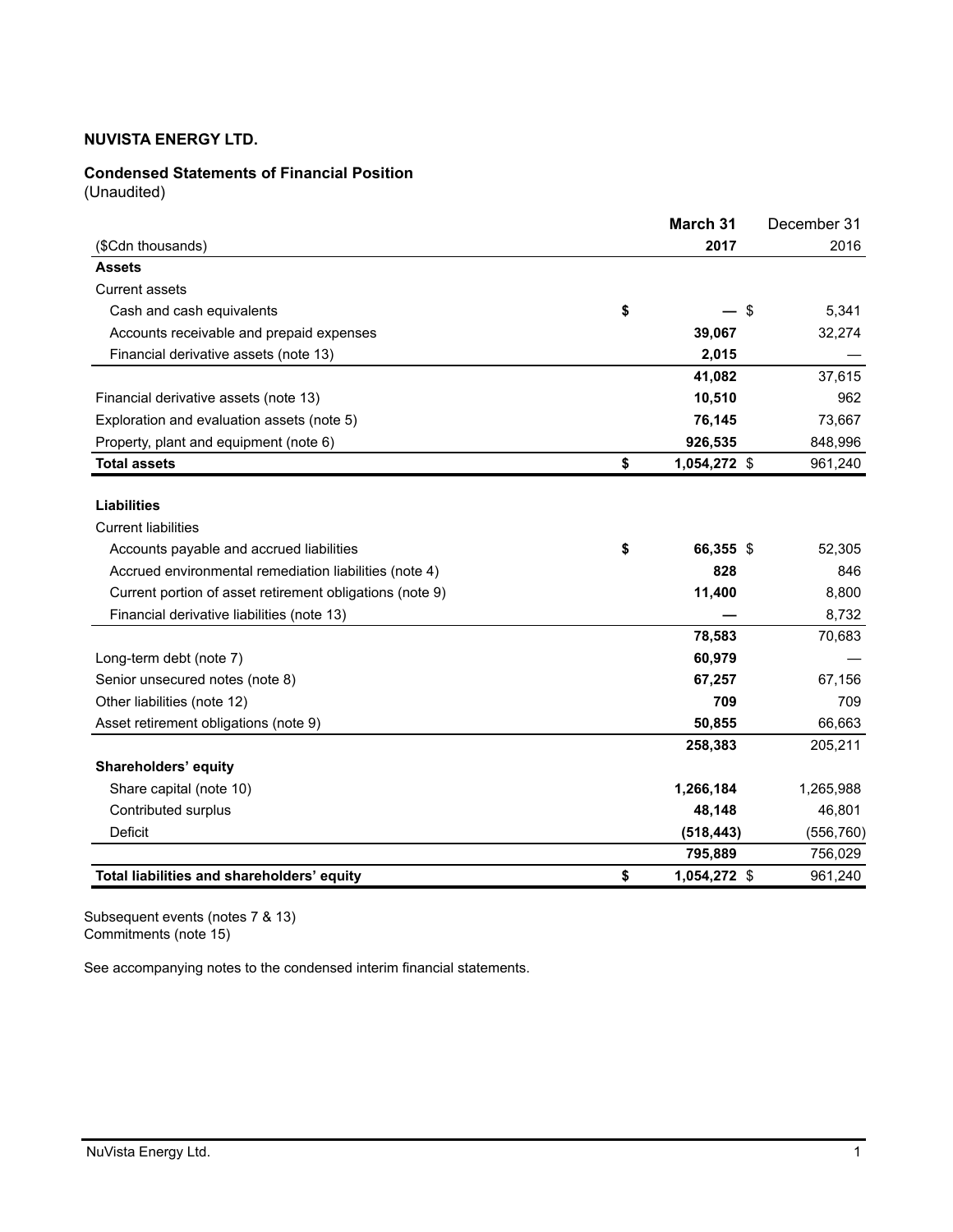# **Condensed Statements of Earnings and Comprehensive Income**

(Unaudited)

|                                                                                           | Three months ended March 31 |         |
|-------------------------------------------------------------------------------------------|-----------------------------|---------|
| (\$Cdn thousands, except per share amounts)                                               | 2017                        | 2016    |
| <b>Revenues</b>                                                                           |                             |         |
| Oil and natural gas                                                                       | \$<br>84,236 \$             | 59,720  |
| Royalties                                                                                 | (2,716)                     | (3,071) |
| Net revenue from oil and natural gas sales                                                | 81,520                      | 56,649  |
| Realized gain on financial derivatives                                                    | 19                          | 11,465  |
| Unrealized gain (loss) on financial derivatives                                           | 20,294                      | (3,654) |
| Net revenue from oil and natural gas sales and gains (losses) on financial<br>derivatives | 101,833                     | 64,460  |
| <b>Expenses</b>                                                                           |                             |         |
| Transportation                                                                            | 6,036                       | 6,358   |
| Operating                                                                                 | 25,781                      | 24,558  |
| General and administrative                                                                | 4,102                       | 4,409   |
| Share-based compensation (note 12)                                                        | 1,150                       | 1,045   |
| Depletion, depreciation and amortization (notes 5 and 6)                                  | 27,199                      | 23,451  |
| Gain on property dispositions                                                             | (3, 554)                    | (367)   |
| Note receivable recovery                                                                  |                             | (350)   |
| Financing costs                                                                           | 2,802                       | 2,903   |
|                                                                                           | 63,516                      | 62,007  |
| <b>Earnings before taxes</b>                                                              | 38,317                      | 2,453   |
| Deferred income tax expense (benefit)                                                     |                             |         |
| Net earnings and comprehensive income                                                     | \$<br>38,317 \$             | 2,453   |
| Net earnings per share (note 11)                                                          |                             |         |
| Basic                                                                                     | \$<br>$0.22$ \$             | 0.02    |
| <b>Diluted</b>                                                                            | \$<br>$0.22$ \$             | 0.02    |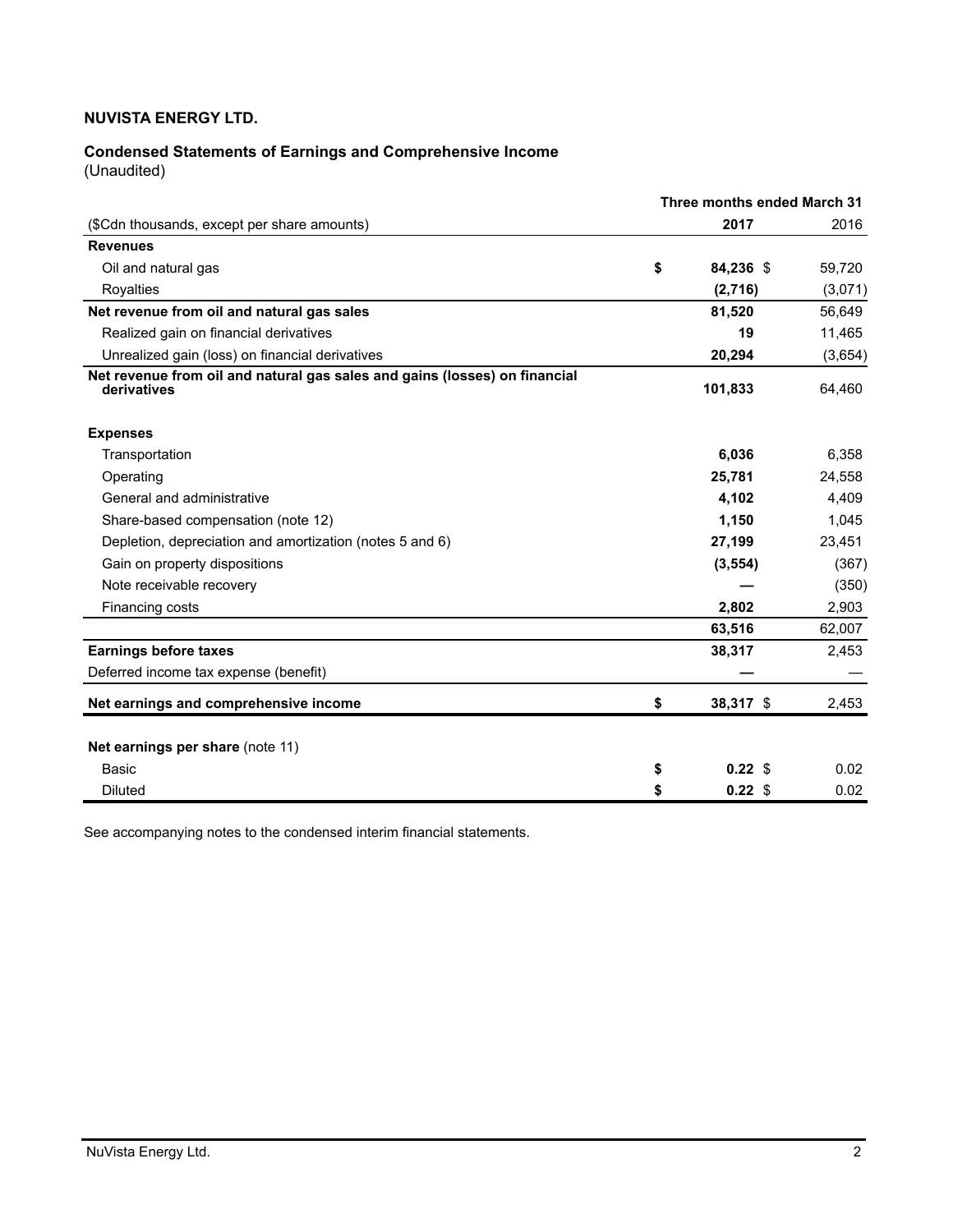# **Condensed Statements of Changes in Shareholders' Equity**

(Unaudited)

|                                                                        | Three months ended March 31 |            |
|------------------------------------------------------------------------|-----------------------------|------------|
| (\$Cdn thousands)                                                      | 2017                        | 2016       |
| <b>Share capital (note 10)</b>                                         |                             |            |
| Balance, January 1                                                     | \$<br>1,265,988 \$          | 1,140,170  |
| Issued for cash on exercise of stock options                           | 107                         | 141        |
| Contributed surplus transferred on exercise of stock options           | 37                          | 48         |
| Conversion of restricted share awards                                  | 53                          | 45         |
| Share issue costs, net of deferred tax benefit of \$nil (2016 - \$nil) | (1)                         |            |
| Balance, end of period                                                 | \$<br>1,266,184 \$          | 1,140,404  |
| <b>Contributed surplus</b>                                             |                             |            |
| Balance, January 1                                                     | \$<br>46,801 \$             | 44,576     |
| Share-based compensation                                               | 1,437                       | 1,111      |
| Transfer to share capital on exercise of stock options                 | (37)                        | (48)       |
| Conversion of restricted share awards                                  | (53)                        | (44)       |
| Balance, end of period                                                 | \$<br>48,148 \$             | 45,595     |
| <b>Deficit</b>                                                         |                             |            |
| Balance, January 1                                                     | \$<br>$(556, 760)$ \$       | (555, 107) |
| Net earnings                                                           | 38,317                      | 2,453      |
| Balance, end of period                                                 | \$<br>(518,443) \$          | (552, 654) |
| Total shareholders' equity                                             | \$<br>795,889 \$            | 633,345    |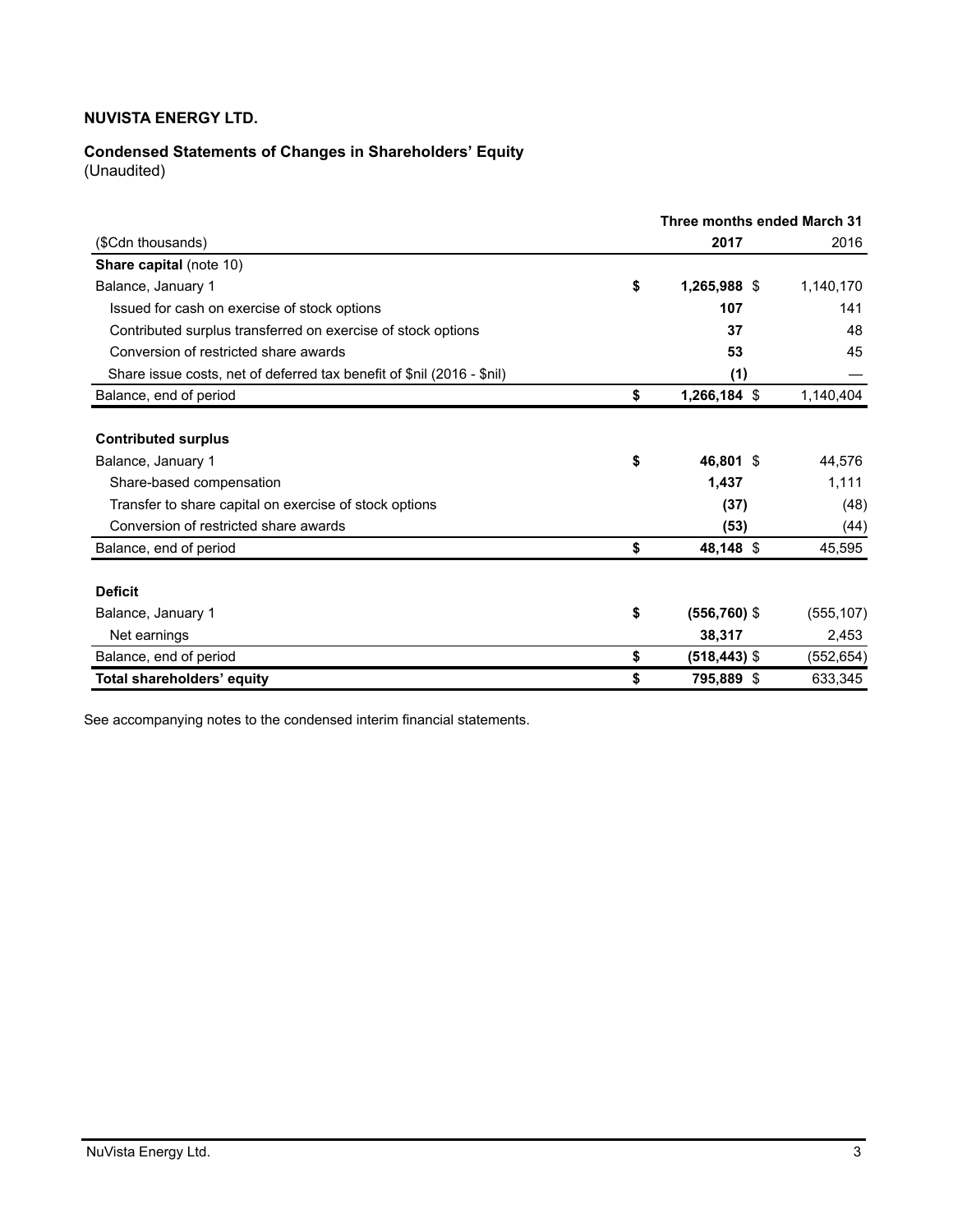#### **Condensed Statements of Cash Flows**

(Unaudited)

|                                                  |    | Three months ended March 31 |           |
|--------------------------------------------------|----|-----------------------------|-----------|
| (\$Cdn thousands)                                |    | 2017                        | 2016      |
| Cash provided by (used in)                       |    |                             |           |
| <b>Operating activities</b>                      |    |                             |           |
| Net income                                       | \$ | 38,317 \$                   | 2,453     |
| Items not requiring cash from operations:        |    |                             |           |
| Depletion, depreciation and amortization         |    | 27,199                      | 23,451    |
| Gain on property dispositions                    |    | (3, 554)                    | (367)     |
| Share-based compensation (note 12)               |    | 1,150                       | 899       |
| Unrealized (gain) loss on financial derivatives  |    | (20, 294)                   | 3,654     |
| Accretion (note 9)                               |    | 436                         | 548       |
| Asset retirement expenditures (note 9)           |    | (9,903)                     | (5,047)   |
| Change in non-cash working capital               |    | 2,675                       | (161)     |
|                                                  |    | 36,026                      | 25,430    |
| <b>Financing activities</b>                      |    |                             |           |
| Issue of share capital, net of share issue costs |    | 106                         | 141       |
| Increase in long-term debt                       |    | 60,979                      | 33,889    |
|                                                  |    | 61,085                      | 34,030    |
| <b>Investing activities</b>                      |    |                             |           |
| Property, plant and equipment expenditures       |    | (107, 241)                  | (60, 775) |
| Exploration and evaluation expenditures          |    | (171)                       | (418)     |
| Property acquisitions                            |    |                             |           |
| Proceeds on property dispositions                |    | 296                         | 450       |
| Change in non-cash working capital               |    | 4,664                       | 1,283     |
|                                                  |    | (102, 452)                  | (59, 460) |
| Change in cash and cash equivalents              |    | (5, 341)                    |           |
| Cash and cash equivalents, balance January 1     |    | 5,341                       |           |
| Cash and cash equivalents, end of period         | \$ | $-$ \$                      |           |
| Cash interest paid                               | \$ | 2,206 \$                    | 1,985     |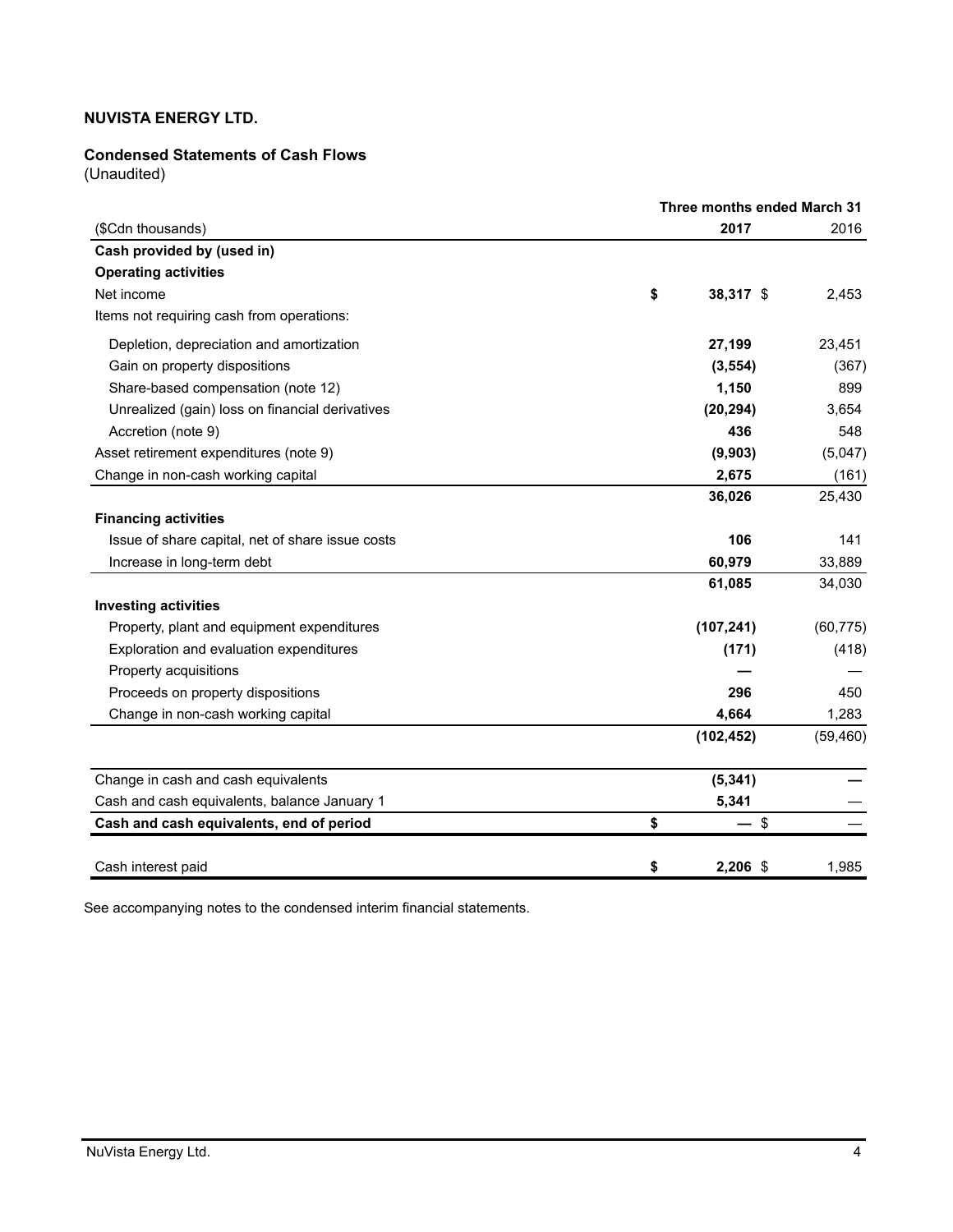#### **NUVISTA ENERGY LTD. NOTES TO THE CONDENSED INTERIM FINANCIAL STATEMENTS**

Three months ended March 31, 2017 with comparative figures for 2016. All tabular amounts are in thousands of Canadian dollars, except share and per share amounts, unless otherwise stated.

## **1. Corporate information**

NuVista Energy Ltd. ("NuVista" or the "Company") is a Canadian publicly traded company incorporated in the province of Alberta. The Company is an oil and natural gas company actively engaged in the exploration, development and production of oil and natural gas reserves in the Western Canadian Sedimentary Basin. NuVista's primary focus is on the scalable and repeatable condensate-rich Montney formation in the Alberta Deep Basin.

The address of the Company's head office is 3500, 700 – 2nd Street S.W., Calgary, Alberta, Canada, T2P 2W2.

## **2. Basis of preparation**

These condensed interim financial statements (the "financial statements") have been prepared in accordance with International Accounting Standards ("IAS") 34, "Interim Financial Reporting". These financial statements have been prepared following the same accounting policies except as noted below and methods of computation as the annual financial statements for the year ended December 31, 2016. These financial statements do not include all the information required for annual financial statements and should be read in conjunction with the audited financial statements for the year ended December 31, 2016, which have been prepared in accordance with Financial Reporting Standards ("IFRS").

These financial statements were approved and authorized for issuance by the Board of Directors on May 10, 2017.

#### **3. New accounting policies**

Below is a brief description of new IFRS standards and amendments that are not yet effective and have not been applied in the preparation of these financial statements.

In April 2016, the IASB issued its final amendments to IFRS 15 *Revenue from Contracts with Customers*, which replaces IAS 18 *Revenue*, IAS 11 *Construction Contracts*, and related interpretations. IFRS 15 provides a single, principles-based five-step model to be applied to all contracts with customers. The standard requires an entity to recognize revenue to reflect the transfer of goods and services for the amount it expects to receive, when control is transferred to the purchaser. Disclosure requirements have also been expanded. The standard is required to be adopted either retrospectively or using a modified retrospective approach for annual periods beginning on or after January 1, 2018, with earlier adoption permitted. IFRS 15 will be applied by NuVista on January 1, 2018. The Company is currently in the process of reviewing its various revenue streams and underlying contracts with customers to determine the impact, if any, that the adoption of IFRS 15 will have on its financial statements, as well as the impact that adoption of the standard will have on disclosure.

In July 2014, the IASB issued IFRS 9, "Financial Instruments" to replace IAS 39, "Financial Instruments: Recognition and Measurement". The standard supersedes earlier versions of IFRS 9 and completes the IASB's project to replace *IAS 39 Financial Instruments: Recognition and Measurement*. IFRS 9 introduces a single approach to determine whether a financial asset is measured at amortized cost or fair value and replaces the multiple rules in IAS 39. The approach is based on how an entity manages its financial instruments in the context of its business model and the contractual cash flow characteristics of the financial assets. For financial liabilities, IFRS 9 retains most of the requirements of IAS 39; however, where the fair value option is applied to financial liabilities, any change in fair value resulting from an entity's own credit risk is recorded in OCI rather than the statement of income, unless this creates an accounting mismatch. IFRS 9 also contains a new model to be used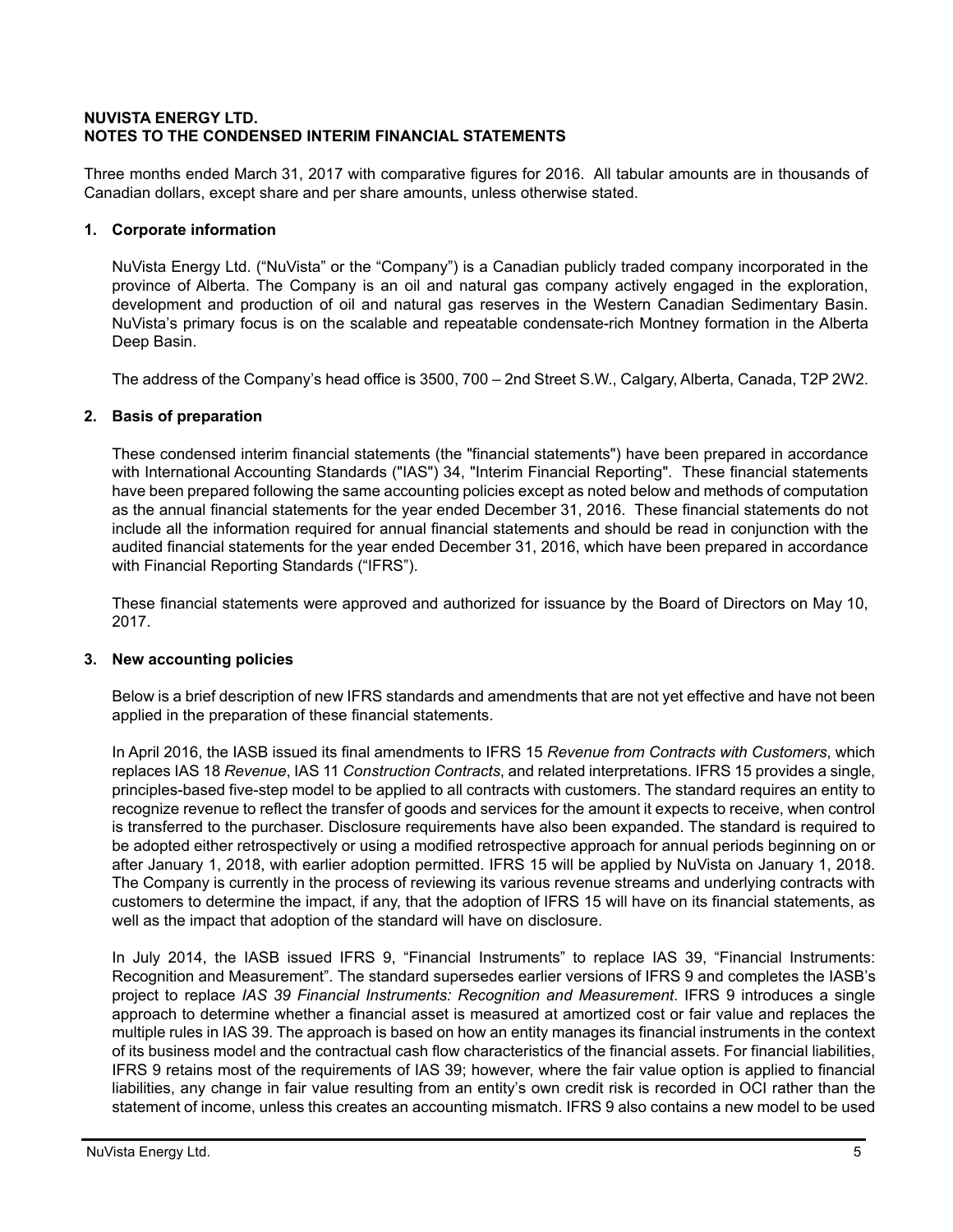for hedge accounting. The Company does not currently apply hedge accounting to its risk management contracts and does not currently intend to apply hedge accounting to any of its existing risk management contracts on adoption of IFRS 9. The standard will come into effect for annual periods beginning on or after January 1, 2018, with earlier adoption permitted. IFRS 9 will be applied on a retrospective basis by NuVista on January 1, 2018. The Company is evaluating the impact this standard may have on the financial statements, as well as the impact that adoption of the standard will have on disclosure.

In January 2016, the IASB issued IFRS 16 "Leases" which replaces IAS 17 "Leases". For lessees applying IFRS 16, a single recognition and measurement model for leases would apply, with required recognition of assets and liabilities for most leases. The standard will come into effect for annual periods beginning on or after January 1, 2019, with earlier adoption permitted if the entity is also applying for IFRS 15 "Revenue from Contracts with Customers". IFRS 16 will be applied by NuVista on January 1, 2019 and the Company is currently evaluating the impact the standard may have on the financial statements, as well as the impact that adoption of the standard will have on disclosure.

## **4. Accrued environmental remediation liabilities**

|                                   |        | March 31, 2017 December 31, 2016 |
|-----------------------------------|--------|----------------------------------|
|                                   |        |                                  |
| Balance, January 1                | 846 \$ | 4.790                            |
| Environmental remediation expense |        |                                  |
| Remediation costs incurred        | (18)   | (3,944)                          |
| Balance, end of period            | 828 \$ | 846                              |

During the third quarter of 2015, the Company identified a leak in a remote pipeline carrying oil emulsion in the non core area of Northwest Alberta. The pipeline was immediately shut down and the Company's emergency response plan was activated. The Company's insurers have been notified and are currently evaluating to determine if this is an insurable event. The Company recorded \$9.3 million in environmental remediation expense in the December 31, 2015 year end financial statements, which is the current best estimate of the total cost of remediation. To date, \$8.5 million has been spent. It is anticipated that the majority of the remaining remediation will occur in 2017.

#### **5. Exploration and evaluation assets**

|                                                     | March 31, 2017 December 31, 2016 |          |
|-----------------------------------------------------|----------------------------------|----------|
| Balance, January 1                                  | \$<br>73,667 \$                  | 83,291   |
| Additions                                           | 171                              | 1,698    |
| Acquisitions                                        | 5,050                            | 1,001    |
| <b>Dispositions</b>                                 | (2, 206)                         | (1,360)  |
| Capitalized share-based compensation                | 287                              | 766      |
| Transfers to property, plant and equipment (note 6) | (824)                            | (8, 813) |
| Expiries (exploration and evaluation expense)       |                                  | (827)    |
| Impairment                                          |                                  | (2,089)  |
| Balance, end of period                              | \$<br>76.145 \$                  | 73.667   |

At March 31, 2017, there were no indicators of impairment in NuVista's E&E assets, therefore an impairment test was not performed.

At December 31, 2016, there were indicators of impairment in NuVista's Shallow Gas Alberta CGU that the carrying amount of exploration and evaluation assets ("E&E") is not likely to be recovered and an impairment test was performed on this CGU. E&E assets were evaluated by comparing carrying amounts to the fair value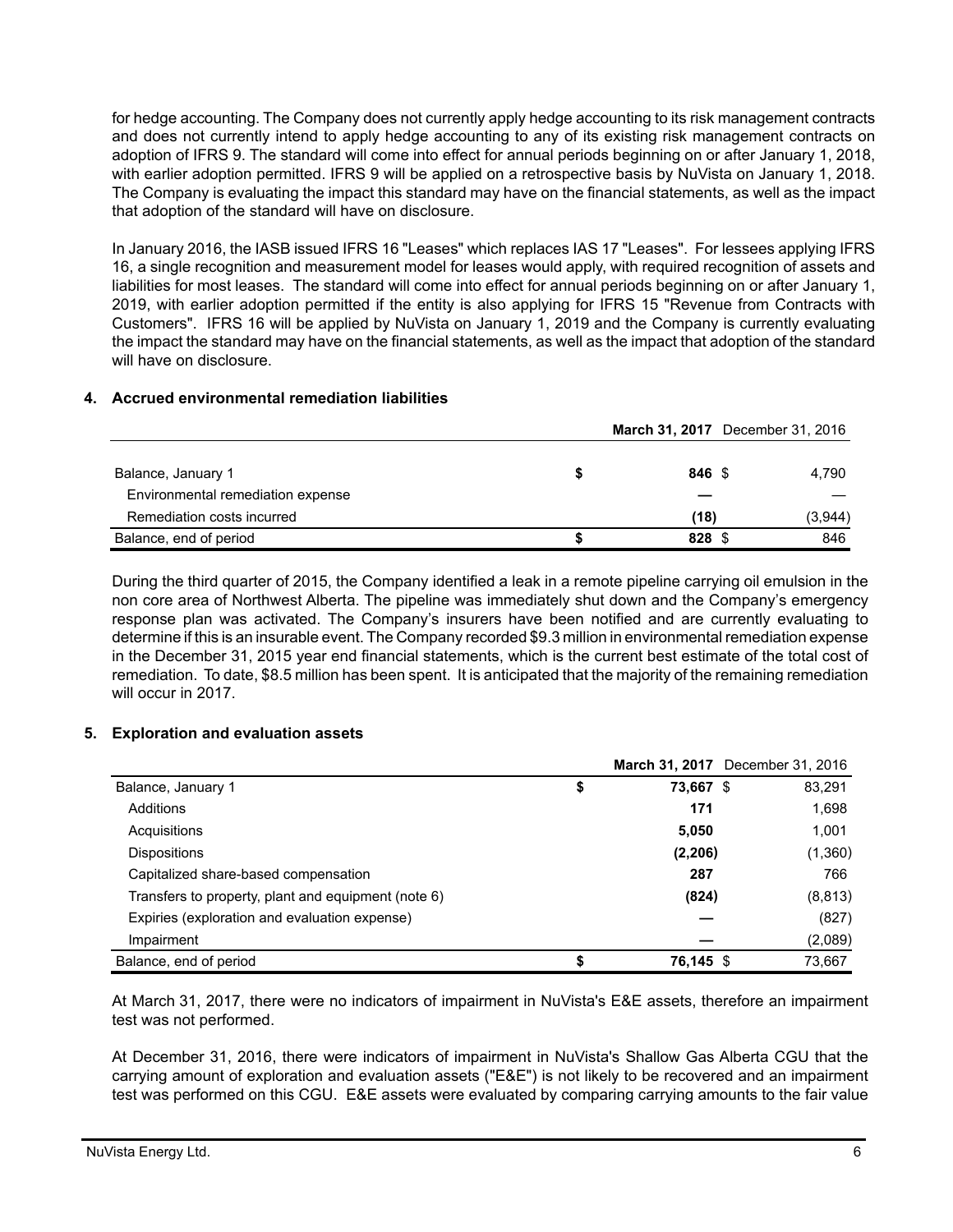less costs to sell based on trailing twelve month land sales prices in the areas in which the Company owns undeveloped land. The impairment tests resulted in an impairment charge totaling \$2.1 million in the Shallow Gas Alberta CGU. This charge has been included in depletion, depreciation, amortization and impairment expense. At December 31, 2016, there were no indicators of impairment in NuVista's remaining E&E assets therefore an impairment test was not performed.

#### **6. Property, plant and equipment**

|                                                           |                    | March 31, 2017 December 31, 2016 |
|-----------------------------------------------------------|--------------------|----------------------------------|
| Cost                                                      |                    |                                  |
| Balance, January 1                                        | \$<br>1,406,357 \$ | 1,545,216                        |
| Additions                                                 | 107,241            | 187,363                          |
| Acquisitions                                              |                    | 2,132                            |
| <b>Dispositions</b>                                       | (3,874)            | (333, 585)                       |
| Change in asset retirement obligations (note 9)           | (356)              | (3, 582)                         |
| Transfers from exploration and evaluation assets (note 5) | 824                | 8,813                            |
| Balance, end of period                                    | \$<br>1,510,192 \$ | 1,406,357                        |
| Accumulated depletion, depreciation and amortization      |                    | March 31, 2017 December 31, 2016 |
| Balance, January 1                                        | \$<br>557,361 \$   | 702,181                          |
| Depletion and depreciation expense                        | 27,199             | 98,883                           |
| <b>Dispositions</b>                                       | (903)              | (243, 703)                       |
| Balance, end of period                                    | \$<br>583,657 \$   | 557,361                          |
|                                                           |                    | March 31, 2017 December 31, 2016 |
| <b>Carrying value</b>                                     |                    |                                  |
| Balance, January 1                                        | \$<br>848,996 \$   | 843,035                          |
| Balance, end of period                                    | \$<br>926,535 \$   | 848,996                          |

During the quarter ended March 31, 2017 and the year ended December 31, 2016, there were no indicators of impairment or reversal of impairment identified on any of the Company's CGU's within property, plant & equipment, therefore no impairment test was performed.

# **7. Long-term debt**

At March 31, 2017, the Company had a \$200.0 million (December 31, 2016 – \$200.0 million) extendible revolving term credit facility available from a syndicate of Canadian chartered banks. Borrowing under the credit facility may be made by prime loans, bankers' acceptances and/or US libor advances. These advances bear interest at the bank's prime rate and/or at money market rates plus a borrowing margin. For the three months ended March 31, 2017, borrowing costs averaged 3.0% (December 31, 2016 – 3.2%). The credit facility is secured by a first floating charge debenture, general assignment of book debts and the Company's oil and natural gas properties and equipment. The credit facility has a 364-day revolving period and is subject to an annual review by the lenders, at which time a lender can extend the revolving period or can request conversion to a one year term loan. During the revolving period, a review of the maximum borrowing amount occurs annually on or before April 30 and semi-annually on or before October 31. During the term period, no principal payments would be required until a year after the revolving period matures on April 30, in the event of a reduction or the credit facility not being renewed.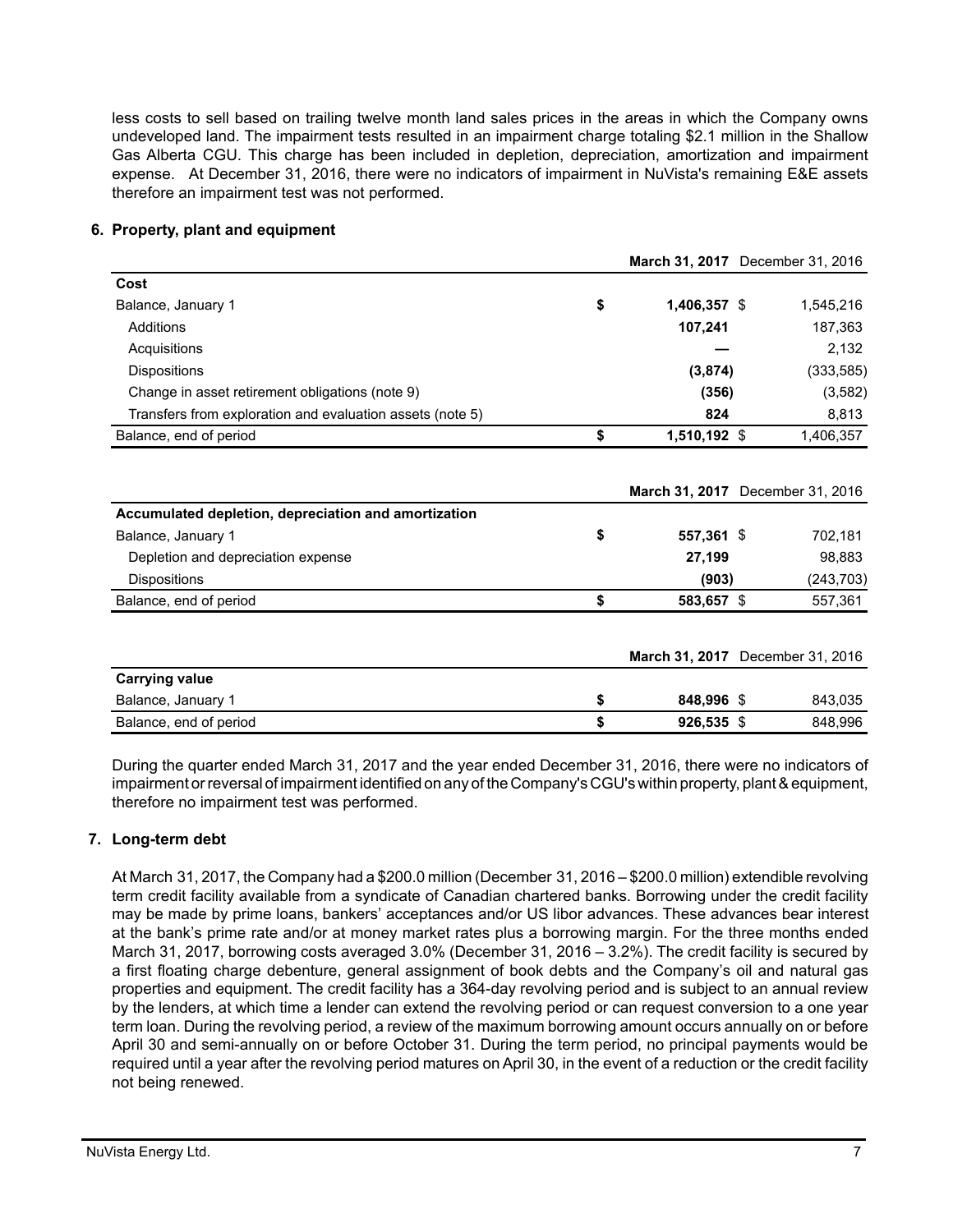As at March 31, 2017, the Company had drawn \$61.0 million on its credit facility (December 31, 2016 – \$nil) and had outstanding letters of credit of \$13.2 million, which reduce the credit available on the credit facility. The credit facility does not contain any financial covenants, but the Company is subject to various non-financial covenants under its credit facility. These covenants are monitored on a regular basis and as at March 31, 2017, the Company was in compliance with all covenants.

In April 2017, NuVista completed the annual review of its borrowing base with its lenders and the lenders approved an increase to the revolving term credit facility to \$235.0 million as a result of increased value in producing reserves. The next semi-annual review is scheduled for on or before October 31, 2017.

#### **8. Senior unsecured notes**

On June 22, 2016, the Company issued \$70.0 million of 9.875% senior unsecured notes ("Notes") with a 5 year term by way of private placement. Proceeds net of discount and costs amounted to \$66.9 million. Interest is payable in equal quarterly installments in arrears. The Notes are fully and unconditionally guaranteed as to the payment of principal and interest, on a senior unsecured basis by the Company. There are no maintenance financial covenants.

The Notes are non callable by the Company prior to the two and a half year anniversary of the closing date. At any time on or after December 22, 2018, the Company may redeem all or part of the Notes at the redemption prices set forth in the table below plus any accrued and unpaid interest:

| 12 month period ended: | Percentage |
|------------------------|------------|
| December 22, 2019      | 104.938%   |
| December 22, 2020      | 102.469%   |
| December 22, 2021      | 100.000%   |

If a change of control occurs at any time prior to June 22, 2017, each holder of the Notes will have the right to require the Company to purchase all or any part of that holder's Notes for an amount in cash equal to 110% of the aggregate principal repurchased plus accrued and unpaid interest. If a change of control occurs after June 22, 2017, each holder of Notes will have the right to require the Company to purchase all or any part of that holder's Notes for an amount in cash equal to 101% of the aggregate principal repurchased plus accrued and unpaid interest.

# **9. Asset retirement obligations**

The Company's asset retirement obligations are based on estimated costs to reclaim and abandon ownership interests in oil and natural gas assets including well sites, gathering systems and processing facilities. At March 31, 2017, the estimated total undiscounted amount of cash flows required to settle the asset retirement obligations is \$92.7 million (December 31, 2016 – \$96.8 million), which is estimated to be incurred over the next 50 years. A risk-free rate of 2.3% (December 31, 2016 – 2.3%) and an inflation rate of 2.0% (December 31, 2016 – 2.0%) were used to calculate the net present value of the asset retirement obligations. A reconciliation of the asset retirement obligations is provided below: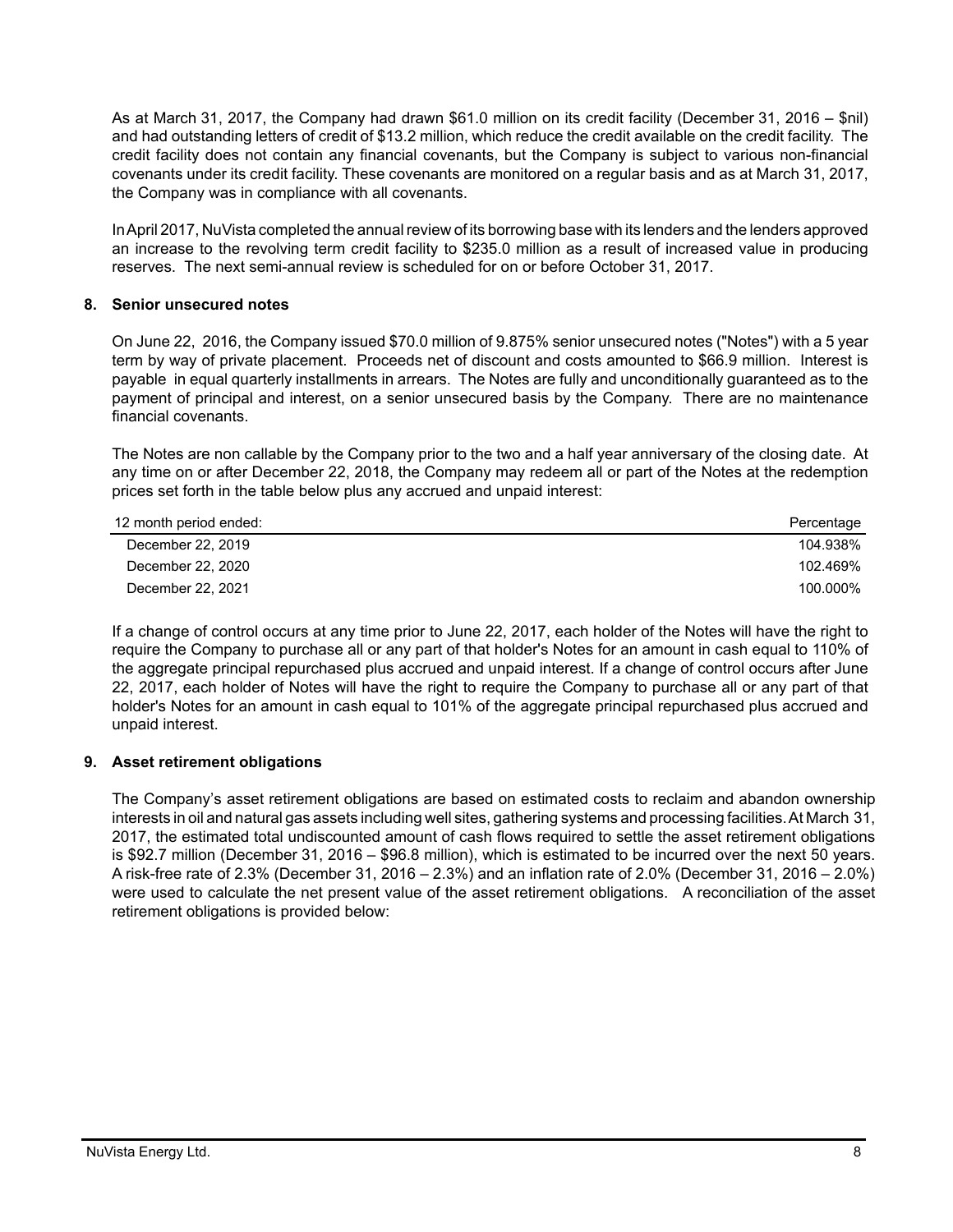|                                         |             | March 31, 2017 December 31, 2016 |
|-----------------------------------------|-------------|----------------------------------|
| Balance, January 1<br>\$                | 75,463 \$   | 101,818                          |
| Accretion expense                       | 436         | 1,771                            |
| Liabilities incurred                    | 1.194       | 2,332                            |
| Liabilities disposed                    | (3, 385)    | (13, 753)                        |
| Change in estimates and discount rate   | (1, 550)    | (5, 914)                         |
| Liabilities settled                     | (9,903)     | (10, 791)                        |
| Balance, end of period                  | 62,255 $$$  | 75,463                           |
| Expected to be incurred within one year | $11,400$ \$ | 8,800                            |
| Expected to be incurred beyond one year | 50,855 \$   | 66,663                           |

#### **10. Share capital**

#### Common shares

|                                                                            | <b>March 31, 2017</b> |           |             |      | December 31, 2016 |
|----------------------------------------------------------------------------|-----------------------|-----------|-------------|------|-------------------|
|                                                                            | <b>Number</b>         | Amount    | Number      |      | Amount            |
| Balance, January 1                                                         | 172,745,647<br>- \$   | 1.265.988 | 153.310.265 | - \$ | 1.140.170         |
| Issued for cash on offering of common shares                               |                       |           | 15,111,000  |      | 103,510           |
| Issued for cash on offering of flow-through common<br>shares $(1)$         |                       |           | 3,252,411   |      | 20,003            |
| Issued for cash on exercise of stock options                               | 21,217                | 107       | 956.958     |      | 4,640             |
| Contributed surplus transferred on exercise of stock<br>options            |                       | 37        |             |      | 1.592             |
| Conversion of restricted share awards                                      | 6.840                 | 53        | 115.013     |      | 897               |
| Share issue costs, net of deferred tax benefit of \$nil<br>$(2016 - $nil)$ |                       | (1)       |             |      | (4,824)           |
| Balance, end of period                                                     | 172,773,704 \$        | 1,266,184 | 172.745.647 | S.   | 1.265.988         |

(1) Net of implied premium \$nil (2016 - \$1.6 million) on flow-through share price compared to trading price at announcement of equity issuance.

In October 2016, the Company entered into a bought deal equity financing in which the Company issued 15.1 million common shares at \$6.85 per share, for gross proceeds of \$103.5 million.

In June 2016, pursuant to a private placement, the Company issued 3.3 million common shares on a flow-through basis in respect of Canadian Development expenses ("CDE") at a price of \$6.65 per share for gross proceeds of \$21.6 million. The implied premium on the flow-through common shares was determined to be \$1.6 million on the date of issue. Under the terms of the flow-through share agreements, the Company was committed to spend \$21.6 million on qualifying CDE prior to December 31, 2016 and has fulfilled that commitment.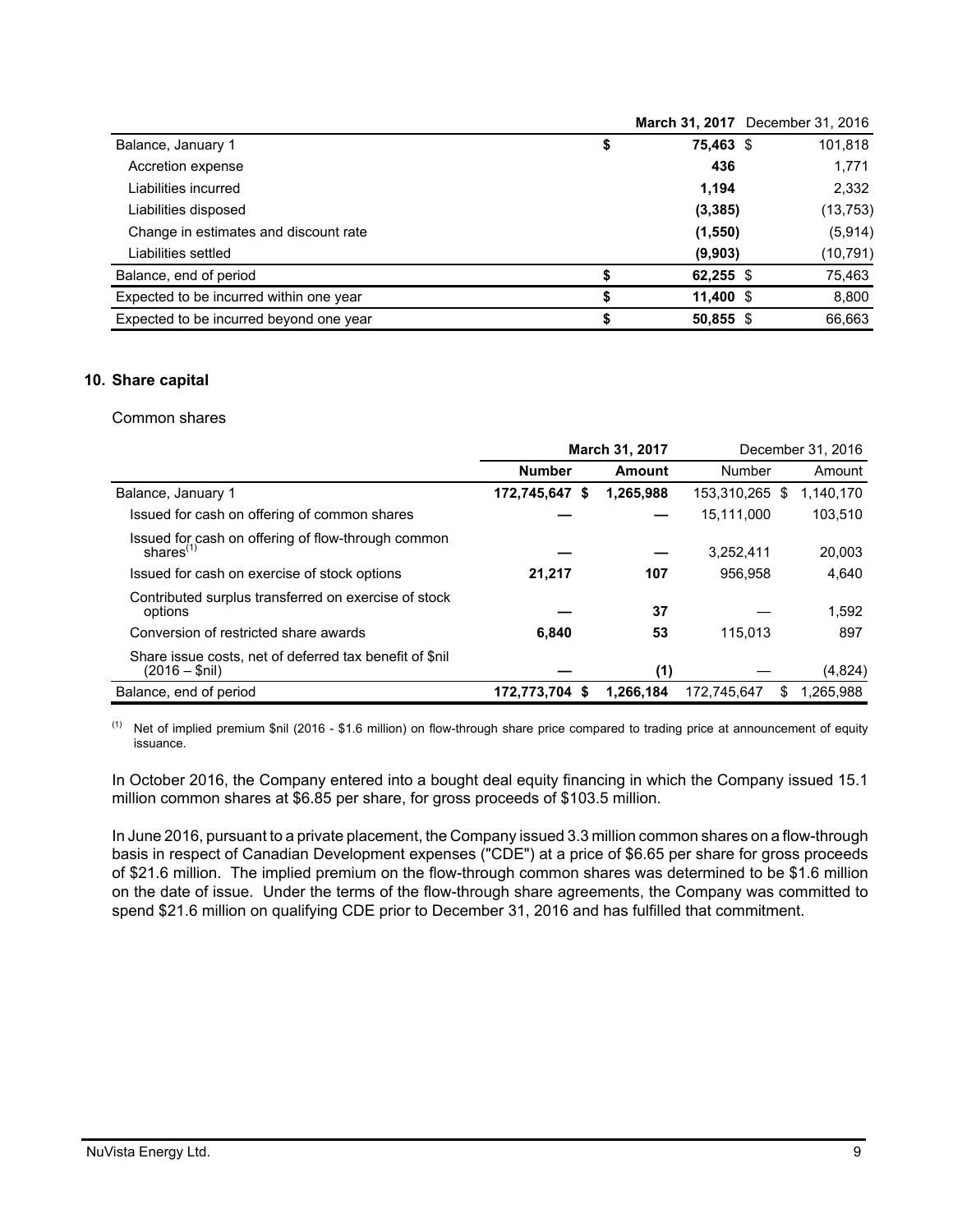#### **11. Earnings per share**

The following table summarizes the weighted average common shares used in calculating net earnings per share:

|                                            | Three months ended March 31 |         |  |
|--------------------------------------------|-----------------------------|---------|--|
| (thousands of shares)                      | 2017                        | 2016    |  |
| Weighted average common shares outstanding |                             |         |  |
| Basic                                      | 172.761                     | 153.319 |  |
| Diluted                                    | 173.334                     | 153,363 |  |

#### **12. Share-based compensation**

#### Stock Options

The Company has established a stock option plan whereby officers, directors and employees may be granted options to purchase common shares. Options granted vest at the rate of 1/3 per year and expire 2.5 years after the vesting date. The maximum number of stock options currently outstanding and available to be issued as at March 31, 2017 is 9.6 million. The following continuity table summarizes the stock option activity:

|                                                  | March 31, 2017                      |                     |              | December 31, 2016                             |
|--------------------------------------------------|-------------------------------------|---------------------|--------------|-----------------------------------------------|
|                                                  | Number of<br>options exercise price | Weighted<br>average | Number of    | Weighted<br>average<br>options exercise price |
| Balance, January 1                               | 6,368,178 \$                        | 7.09                | 6,213,614 \$ | 7.14                                          |
| Granted                                          | 15,150                              | 6.13                | 2,043,450    | 6.57                                          |
| Exercised                                        | (21, 217)                           | 5.03                | (956, 958)   | 4.85                                          |
| Forfeited                                        | (13, 430)                           | 7.77                | (344,795)    | 7.88                                          |
| Expired                                          | (7, 499)                            | 7.17                | (587,133)    | 9.02                                          |
| Balance, end of period                           | 6,341,182 \$                        | 7.09                | 6,368,178 \$ | 7.09                                          |
| Weighted average share price on date of exercise | $21,217$ \$                         | 6.51                | 956,958 \$   | 6.67                                          |

The following table summarizes stock options outstanding and exercisable under the plan at March 31, 2017:

|                         |                                     | Options outstanding                                  |                                       | Options exercisable                 |                                       |  |  |
|-------------------------|-------------------------------------|------------------------------------------------------|---------------------------------------|-------------------------------------|---------------------------------------|--|--|
| Range of exercise price | Number of<br>options<br>outstanding | Weighted<br>average<br>remaining<br>contractual life | Weighted<br>average<br>exercise price | Number of<br>options<br>exercisable | Weighted<br>average<br>exercise price |  |  |
| \$3.47 to \$4.99        | 1,034,779                           | 2.37 <sup>5</sup>                                    | 4.34                                  | 553.791 \$                          | 4.40                                  |  |  |
| \$5,00 to \$9.99        | 4,775,353                           | 2.66                                                 | 7.28                                  | 2,058,861                           | 7.55                                  |  |  |
| \$10.00 to \$12.04      | 531.050                             | 1.65                                                 | 10.78                                 | 357.900                             | 10.78                                 |  |  |
| \$3.47 to \$12.04       | 6,341,182                           | $2.53$ \$                                            | 7.09                                  | 2,970,552 \$                        | 7.34                                  |  |  |

The Company uses the fair value based method for the determination of the share-based compensation costs. The fair value of each option granted during the year was estimated on the date of grant using the Black-Scholes option pricing model.

The weighted average fair value and weighted average assumptions used to fair value the options are as follows: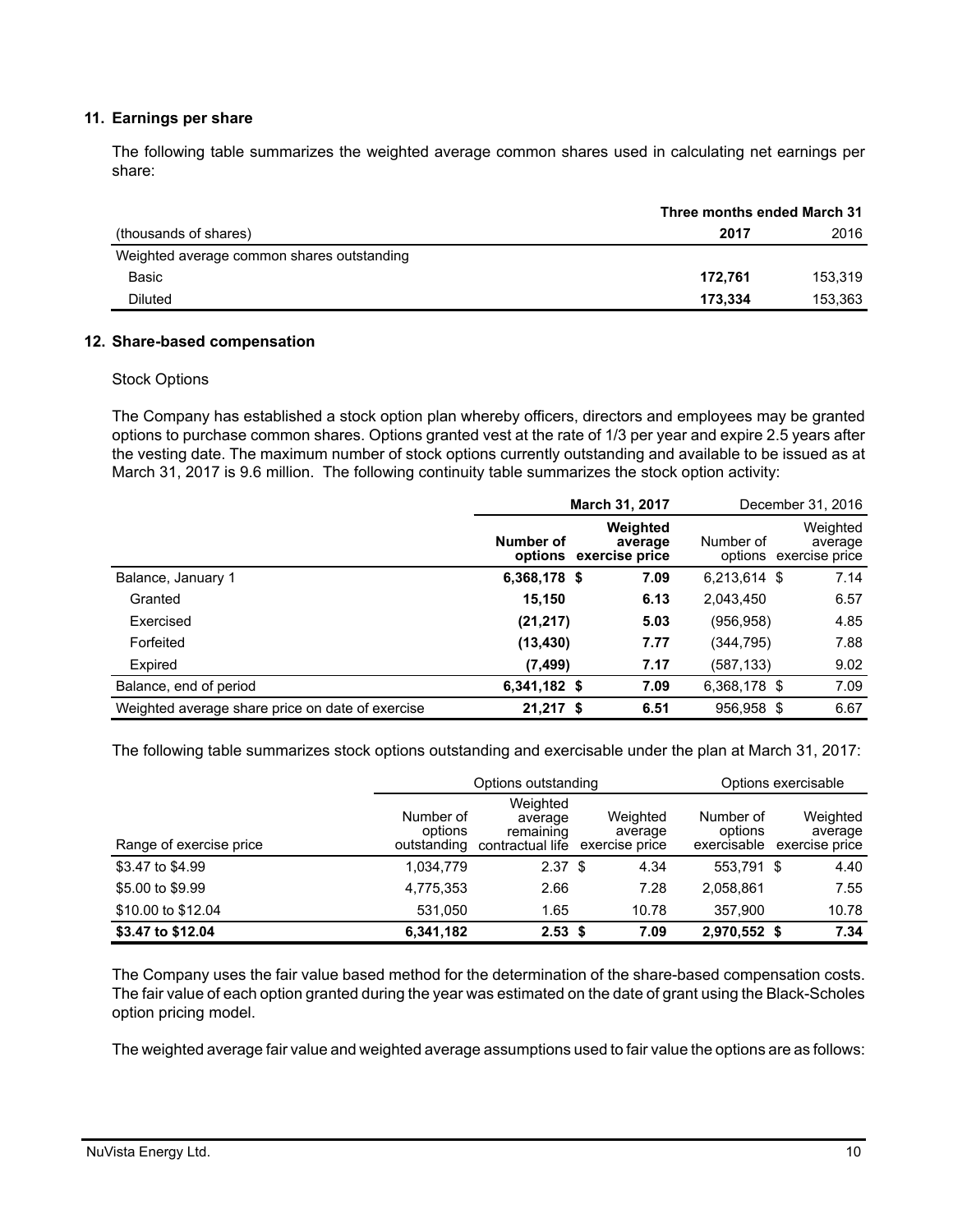|                                          | March 31, 2017 | December 31, 2016 |
|------------------------------------------|----------------|-------------------|
| Risk-free interest rate (%)              | 1.01           | 0.86              |
| Expected volatility (%)                  | 40             | 40                |
| Expected life (years)                    | 4.1            | 4.5               |
| Forfeiture rate (%)                      | 10             | 10                |
| Fair value at grant date (\$ per option) | 2.01           | 2.24              |

Director Deferred Share Units

In May 2016, shareholders approved a Director Deferred Share Unit ("DSU") incentive plan. Each DSU entitles participants to receive cash equal to the trading price of the equivalent number of shares of the Company. All DSUs granted vest and become payable upon retirement of the director.

The compensation expense was calculated using the fair value method based on the trading price of the Company's shares at the end of each reporting period. The following table summarizes the change in the number of DSUs.:

|                        |         | March 31, 2017 December 31, 2016 |
|------------------------|---------|----------------------------------|
| Balance, January 1     | 102.195 |                                  |
| Settled                |         | (5,850)                          |
| Granted                | 12.969  | 108.045                          |
| Balance, end of period | 115.164 | 102.195                          |

The following table summarizes the change in compensation liability relating to DSUs:

|                                            |        | <b>March 31, 2017</b> December 31, 2016 |
|--------------------------------------------|--------|-----------------------------------------|
| Balance, January 1                         | 709 \$ |                                         |
| Change in accrued compensation liabilities |        | 709                                     |
| Balance, end of period                     | 709    | 709                                     |

Compensation liability resulting from DSUs granted in the three months ending March 31, 2017, was offset by a decrease in the closing share price used to value the liability at the end of the period, from \$6.94 at December 31, 2016 to \$6.15 at March 31, 2017.

#### Restricted Stock Units

The Company has a Restricted Stock Unit ("RSU") Plan for employees and officers. Each RSU entitles participants to receive cash equal to the trading price of the equivalent number of shares of the Company. All RSUs granted vest and become payable within three years after the date the RSUs are issued. In 2016, the Company has phased out the use of the RSU plan and as at March 31, 2017, there were no RSU's outstanding.

The compensation expense was calculated using the fair value method based on the trading price of the Company's shares at the end of each reporting year. The following table summarizes the change in the number of RSUs:

|                        |   | March 31, 2017 December 31, 2016 |
|------------------------|---|----------------------------------|
| Balance, January 1     |   | 145,665                          |
| Settled                |   | (131, 166)                       |
| Forfeited              |   | (14, 499)                        |
| Balance, end of period | _ |                                  |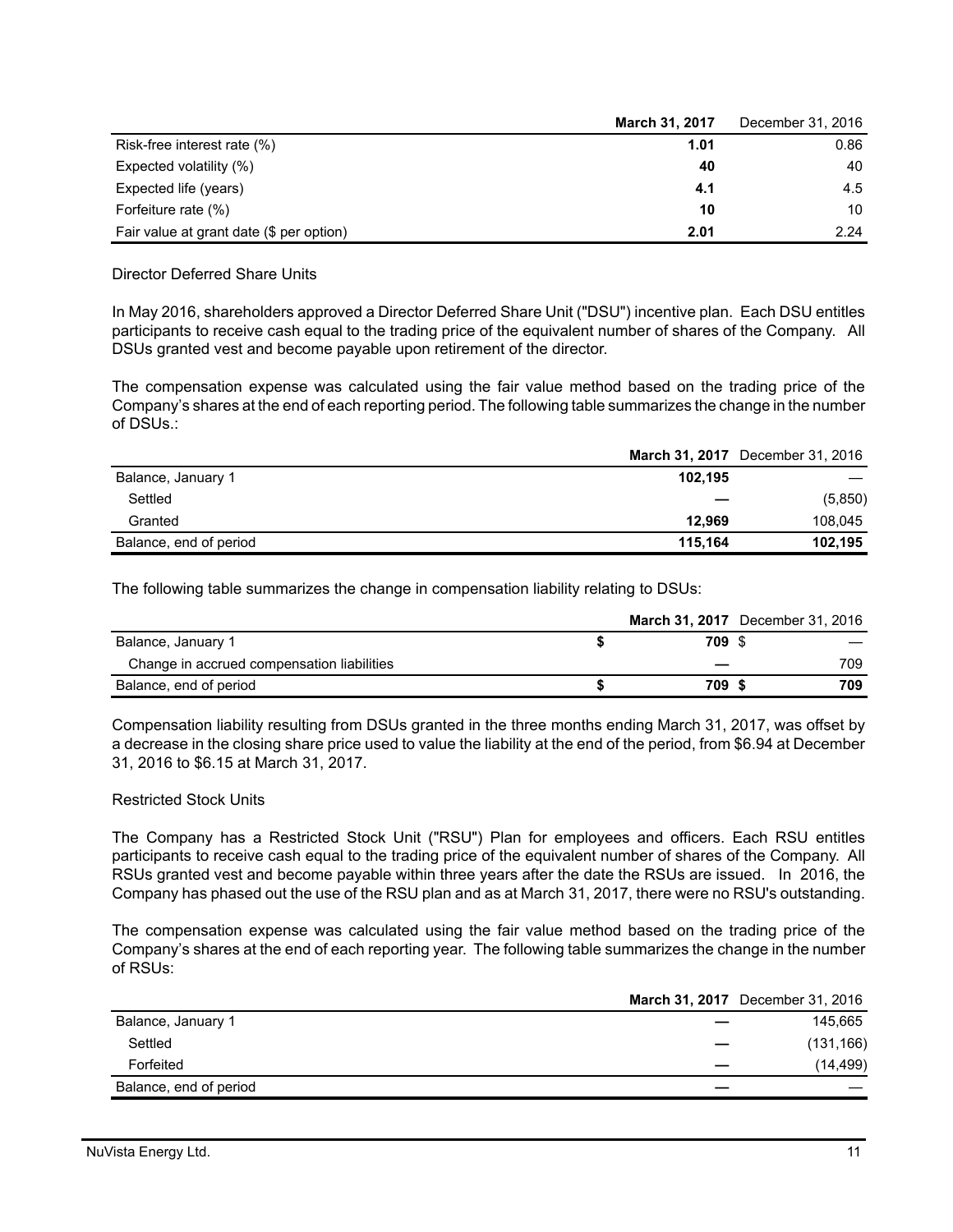The following table summarizes the change in compensation liability relating to RSUs:

|                                                                                              | March 31, 2017 December 31, 2016 |   |       |
|----------------------------------------------------------------------------------------------|----------------------------------|---|-------|
| Balance, January 1                                                                           |                                  |   | 463   |
| Change in accrued compensation liabilities                                                   |                                  |   | (463) |
| Balance, end of period                                                                       |                                  |   |       |
| Compensation liabilities – current (included in accounts payable and<br>accrued liabilities) |                                  | S |       |

#### Restricted Share Awards

The Company has a Restricted Share Award ("RSA") Plan for employees and officers which entitle the employee to receive one common share for each RSA granted upon vesting. RSA grants vest within three years from the date of grant. The maximum number of common shares reserved for issuance under the RSA plan is 1,650,000 of which 1,126,794 remain to be issued.

The fair value of RSAs is determined based on the weighted average trading price of the five days preceding the grant date. This fair value is recognized as share-based compensation expense over the vesting period with a corresponding increase to contributed surplus. The amount of the compensation expense is reduced by an estimated forfeiture rate determined at the date of the grant and updated each period. Upon vesting of the RSAs and settlement in common shares, the previously recognized value in contributed surplus will be recorded as an increase to share capital.

The following table summarizes the change in the number of RSAs:

|                        |          | March 31, 2017 December 31, 2016 |
|------------------------|----------|----------------------------------|
| Balance, January 1     | 594.026  | 385,142                          |
| Settled                | (6, 840) | (115, 013)                       |
| Granted                | 28,360   | 355,500                          |
| Forfeited              | (1,934)  | (31,603)                         |
| Balance, end of period | 613,612  | 594.026                          |

The following table summarizes share-based compensation relating to stock options, RSUs, DSUs and RSAs:

|                                             |                         |                          |                 |   |              |                         |                    |      | Three months ended March 31 |       |
|---------------------------------------------|-------------------------|--------------------------|-----------------|---|--------------|-------------------------|--------------------|------|-----------------------------|-------|
|                                             |                         |                          |                 |   | 2017         |                         |                    |      |                             | 2016  |
|                                             | <b>Stock</b><br>options | RSU/<br><b>DSU</b>       | <b>RSA</b>      |   | <b>Total</b> | <b>Stock</b><br>options | RSU/<br><b>DSU</b> |      | <b>RSA</b>                  | Total |
| Share-based compensation                    | \$<br>788 \$            | $\overline{\phantom{0}}$ | \$<br>362       | S | $1,150$ \$   | 641 \$                  | 58 \$              |      | 258 \$                      | 957   |
| RSU/DSU cash paid                           |                         |                          |                 |   |              |                         | 88                 |      |                             | 88    |
| Share-based compensation<br>expense         | \$<br>788 \$            | — S                      | 362S            |   | $1,150$ \$   | 641 \$                  | 146 \$             |      | 258 <sup>°</sup>            | 1,045 |
|                                             |                         |                          |                 |   |              |                         |                    |      |                             |       |
| Net capitalized share-based<br>compensation | 191S                    | — S                      | 96 <sup>5</sup> |   | 287 \$       | 108 \$                  | 11                 | - \$ | 104S                        | 223   |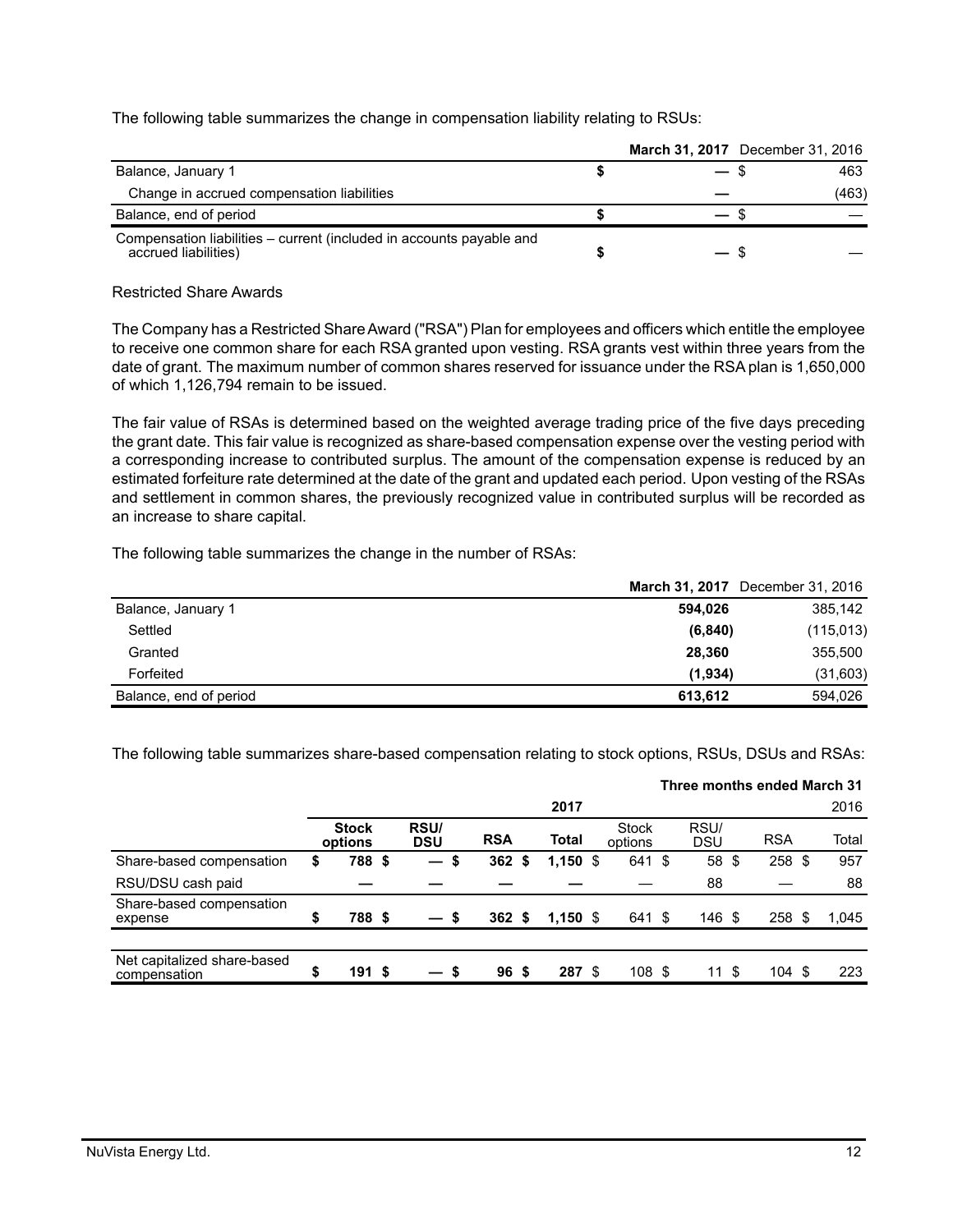#### **13. Risk management activities**

(a) Financial instruments

The Company's financial instruments recognized on the statement of financial position consists of cash and cash equivalents, accounts receivable and prepaids, note receivable, financial derivative contracts, accounts payable and accrued liabilities, accrued environmental remediation liabilities, compensation liability and long-term debt. The carrying value of the long-term debt approximates its fair value as it bears interest at market rates. Except for the financial derivative contracts and compensation liability, which are recorded at fair value, carrying values reflect the current fair value of the Company's financial instruments due to their short-term maturities. The estimated fair values of recognized financial instruments have been determined based on quoted market prices when available, or third-party models and valuation methodologies that use observable market data.

The Company classifies fair value measurements according to the following hierarchy based on the amount of observable inputs used to value the instrument.

- Level 1 Quoted prices are available in active markets for identical assets or liabilities as of the reporting date. Active markets are those in which transactions occur in sufficient frequency and volume to provide pricing information on an ongoing basis.
- Level 2 Pricing inputs are other than quoted prices in active markets included in Level 1. Prices in Level 2 are either directly or indirectly observable as of the reporting date. Level 2 valuations are based on inputs, including quoted forward prices for commodities, time value and volatility factors, which can be substantially observed or corroborated in the marketplace.
- Level 3 Valuations in this level are those with inputs for the asset or liability that are not based on observable market data.

The Company's cash and cash equivalents are classified as Level 1 and financial derivative contracts as Level 2. The Company uses third party models and valuation methodologies to determine the fair value of financial derivative contracts. Assessment of the significance of a particular input to the fair value measurement requires judgment and may affect the placement within the fair value hierarchy level.

(b) Financial assets and financial liabilities subject to offsetting

The following is a summary of the Company's financial assets and financial liabilities that are subject to offsetting:

|                                | March 31, 2017 |                              |      |                                   |                                   |  |                              |                                   | December 31, 2016                 |
|--------------------------------|----------------|------------------------------|------|-----------------------------------|-----------------------------------|--|------------------------------|-----------------------------------|-----------------------------------|
|                                |                | Gross<br>financial<br>assets |      | Gross<br>financial<br>liabilities | <b>Net</b><br>financial<br>assets |  | Gross<br>financial<br>assets | Gross<br>financial<br>liabilities | <b>Net</b><br>financial<br>assets |
| Current assets (liabilities)   |                | 4.557                        | - \$ | $(2,542)$ \$                      | $2,015$ \$                        |  | $3,380$ \$                   | (12,112) \$                       | (8, 732)                          |
| Long-term assets (liabilities) |                | 11.030                       |      | (520)                             | 10.510                            |  | 2.095                        | (1, 133)                          | 962                               |
| Net position                   |                | 15.587 \$                    |      | $(3,062)$ \$                      | $12,525$ \$                       |  | $5,475$ \$                   | (13,245) \$                       | (7, 770)                          |

#### (c) Risk management contracts

The following is a summary of financial derivative contracts in place as at March 31, 2017: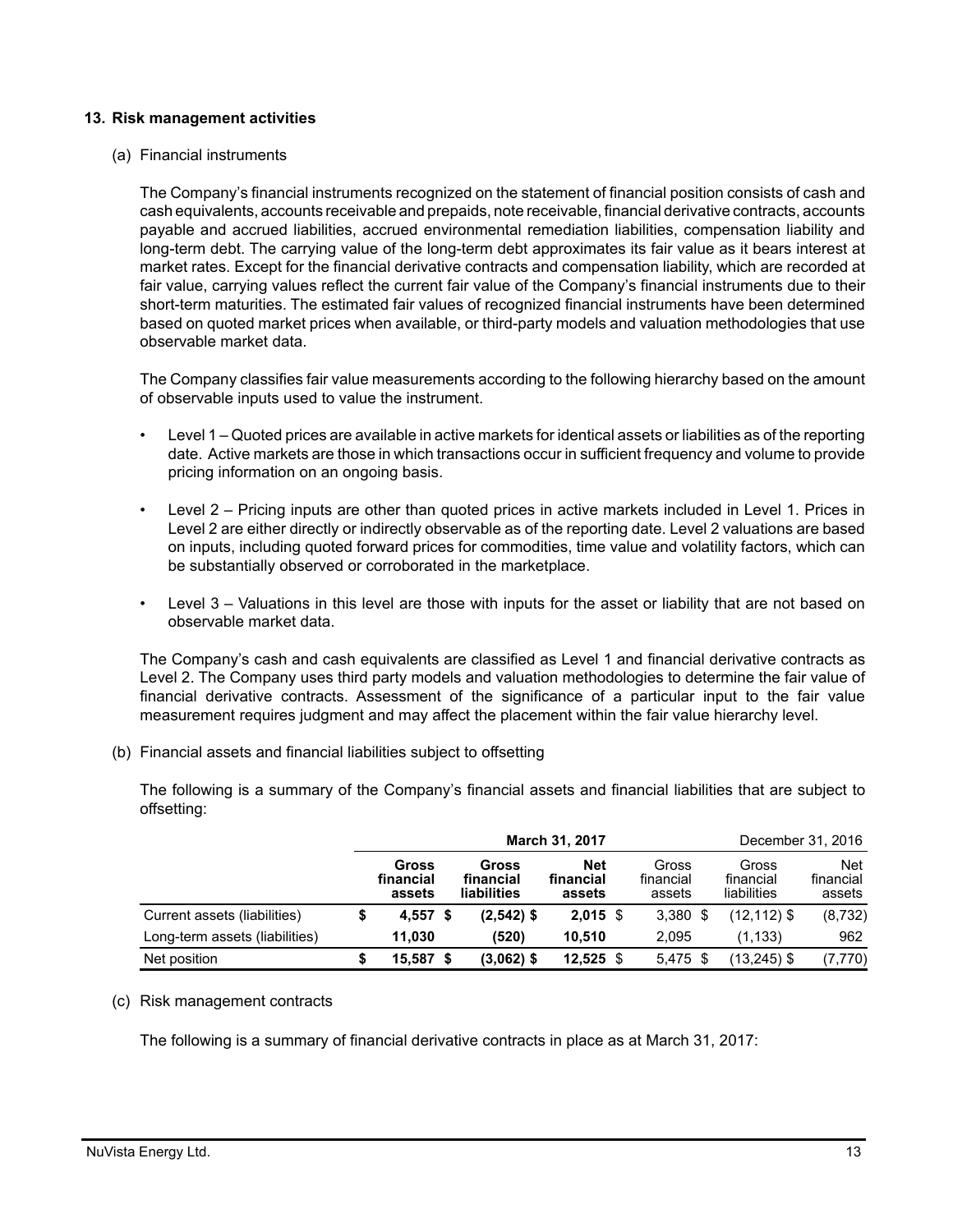|                                       | <b>Volume</b><br>(Bbls/d) | <b>Pricing</b><br>(Cdn\$/Bbl) | Term of contract           |
|---------------------------------------|---------------------------|-------------------------------|----------------------------|
| WTI crude oil sales price derivatives |                           |                               |                            |
| Fixed price swap                      | 2,700                     | \$66.92                       | Apr 1, 2017 - Jun 30, 2017 |
| Fixed price swap                      | 2,730                     | \$67.18                       | Jul 1, 2017 - Sep 30, 2017 |
| Fixed price swap                      | 5.300                     | \$70.21                       | Oct 1, 2017 - Dec 31, 2017 |
| Fixed price swap                      | 3,500                     | \$71.69                       | Jan 1, 2018 - Dec 31, 2018 |
| Costless Collar                       | 1.950                     | $$59.86 - 69.33$              | Apr 1, 2017 - Jun 30, 2017 |
| Costless Collar                       | 1.608                     | $$60.30 - 69.66$              | Jul 1, 2017 - Sep 30, 2017 |
| <b>Costless Collar</b>                | 800                       | $$62.30 - 71.27$              | Oct 1, 2017 - Dec 31, 2017 |

|                                           | <b>Volume</b><br>(MMbtu/d) | <b>Pricing</b><br>(US\$/MMbtu) | Term of contract           |
|-------------------------------------------|----------------------------|--------------------------------|----------------------------|
| NYMEX natural gas sales price derivatives |                            |                                |                            |
| AECO-NYMEX basis                          | 13,407                     | (\$0.72)                       | Apr 1, 2017 - Jun 30, 2017 |
| AECO-NYMEX basis                          | 20,000                     | (\$0.72)                       | Jul 1, 2017 - Sep 30, 2017 |
| AECO-NYMEX basis                          | 20,000                     | (\$0.71)                       | Oct 1, 2017 - Dec 31, 2017 |
| AECO-NYMEX basis                          | 10.000                     | (\$0.69)                       | Jan 1, 2018 - Sep 30, 2018 |
| AECO-NYMEX basis                          | 23,261                     | (\$0.65)                       | Oct 1, 2018 - Dec 31, 2018 |
| AECO-NYMEX basis                          | 42.500                     | (\$0.76)                       | Jan 1, 2019 - Mar 31, 2019 |
| AECO-NYMEX basis                          | 17.500                     | (\$0.94)                       | Apr 1, 2019 - Dec 31, 2022 |
| Chicago-NYMEX basis                       | 8.297                      | (\$0.08)                       | Apr 1, 2017 - Jun 30, 2017 |
| Chicago-NYMEX basis                       | 11.739                     | $($ \$0.09)                    | Jul 1, 2017 - Sep 30, 2017 |
| Chicago-NYMEX basis                       | 5,000                      | (\$0.05)                       | Oct 1, 2017 - Dec 31, 2017 |

Subsequent to March 31, 2017 the following financial derivatives have been entered into:

|                                           | <b>Volume</b><br>(Bbls/d)  | <b>Pricing</b><br>(Cdn\$/Bbl)  | <b>Term of contract</b>    |
|-------------------------------------------|----------------------------|--------------------------------|----------------------------|
| WTI crude oil sales price derivatives     |                            |                                |                            |
| Fixed price swap                          | 200                        | \$68.25                        | Sep 1, 2017 - Dec 31, 2018 |
|                                           | <b>Volume</b><br>(MMbtu/d) | <b>Pricing</b><br>(US\$/MMbtu) | <b>Term of contract</b>    |
| NYMEX natural gas sales price derivatives |                            |                                |                            |
| Malin-NYMEX basis                         | 10.000                     | $(\$0.40)$                     | Apr 1, 2018 - Oct 31, 2018 |
| Malin-NYMEX basis                         | 10.000                     | (\$0.37)                       | Nov 1, 2018 - Oct 31, 2019 |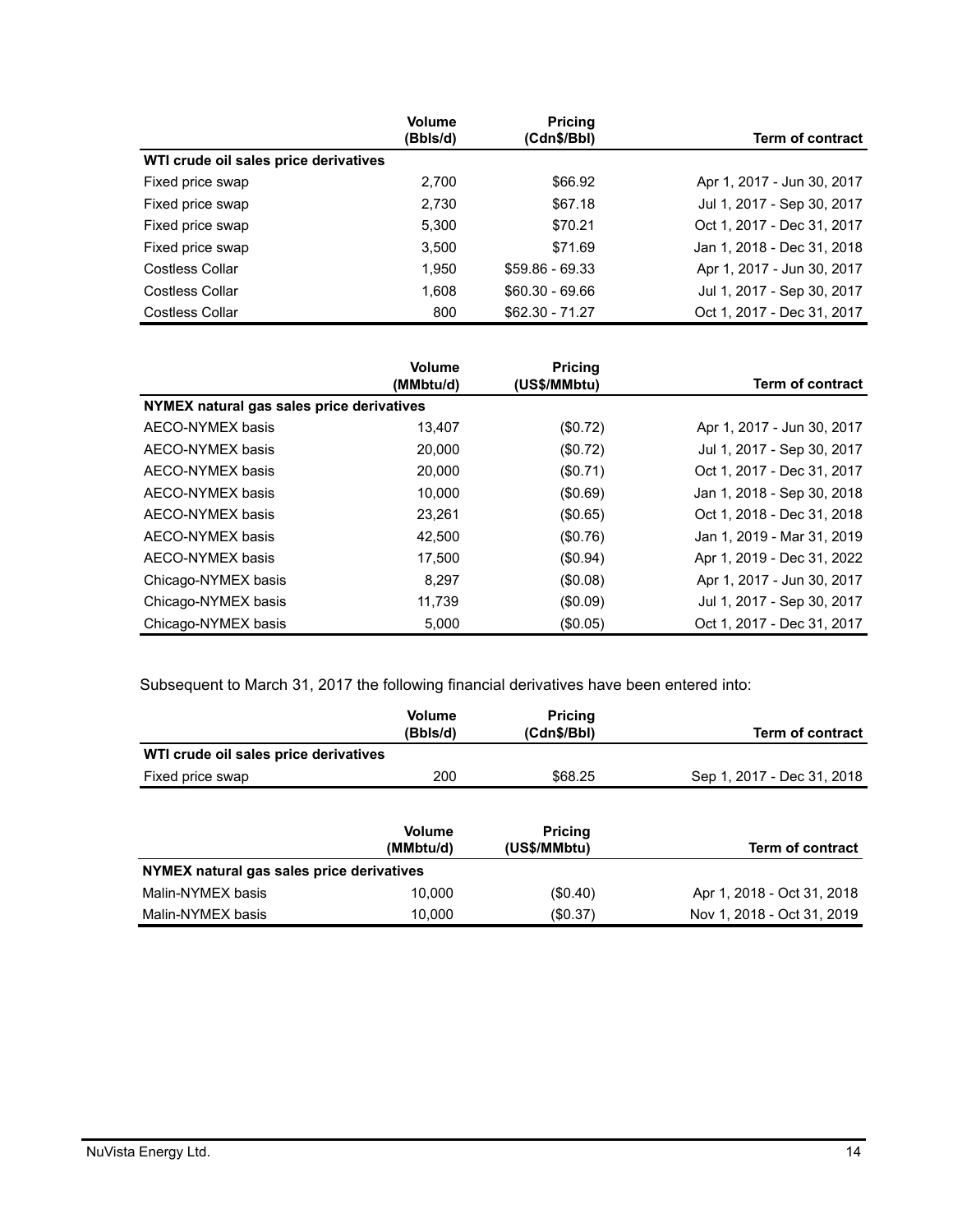The following is a reconciliation of movement in the fair value of financial derivative contracts:

|                                                       | March 31, 2017 | December 31, 2016 |
|-------------------------------------------------------|----------------|-------------------|
| Fair value of contracts, beginning of year            | $(7,770)$ \$   | 25,756            |
| Change in the fair value of contracts in the period   | 20,314         | (7, 197)          |
| Fair value of contracts realized in the period        | (19)           | (26, 329)         |
| Fair value of contracts, end of year                  | $12.525$ \$    | (7,770)           |
| financial derivative assets (liabilities) – current   | $2,015$ \$     | (8,732)           |
| financial derivative assets (liabilities) - long term | $10,510$ \$    | 962               |

# (d) Physical delivery sales contracts

The following is a summary of the physical delivery sales contracts in place as at March 31, 2017:

|                                                    | <b>Volume</b><br>(GJ/d) | <b>Pricing</b><br>(Cdn\$/GJ) | <b>Term of contract</b>    |  |  |
|----------------------------------------------------|-------------------------|------------------------------|----------------------------|--|--|
| AECO natural gas physical delivery sales contracts |                         |                              |                            |  |  |
| <b>Fixed Price Swap</b>                            | 69.203                  | \$3.10                       | Apr 1, 2017 - Jun 30, 2017 |  |  |
| <b>Fixed Price Swap</b>                            | 74.239                  | \$3.01                       | Jul 1, 2017 - Sep 30, 2017 |  |  |
| Fixed Price Swap                                   | 87.500                  | \$2.95                       | Oct 1, 2017 - Dec 31, 2017 |  |  |
| <b>Fixed Price Swap</b>                            | 47.500                  | \$2.72                       | Jan 1, 2018 - Sep 30, 2018 |  |  |
| <b>Fixed Price Swap</b>                            | 29.266                  | \$2.72                       | Oct 1, 2018 - Dec 31, 2018 |  |  |

## **14. Supplemental cash flow information**

|                                          | Three months ended March 31 |              |       |  |
|------------------------------------------|-----------------------------|--------------|-------|--|
|                                          |                             | 2017         | 2016  |  |
| Cash provided by (used for):             |                             |              |       |  |
| Accounts receivable and prepaid expenses | \$                          | $(6,795)$ \$ | (666) |  |
| Other assets                             |                             | 2            | 675   |  |
| Accounts payable and accrued liabilities |                             | 14,132       | 1,113 |  |
|                                          | \$                          | $7,339$ \$   | 1,122 |  |
| Related to:                              |                             |              |       |  |
| Operating activities                     | \$                          | $2,675$ \$   | (161) |  |
| Investing activities                     |                             | 4,664        | 1,283 |  |
|                                          | \$                          | 7,339 \$     | 1,122 |  |